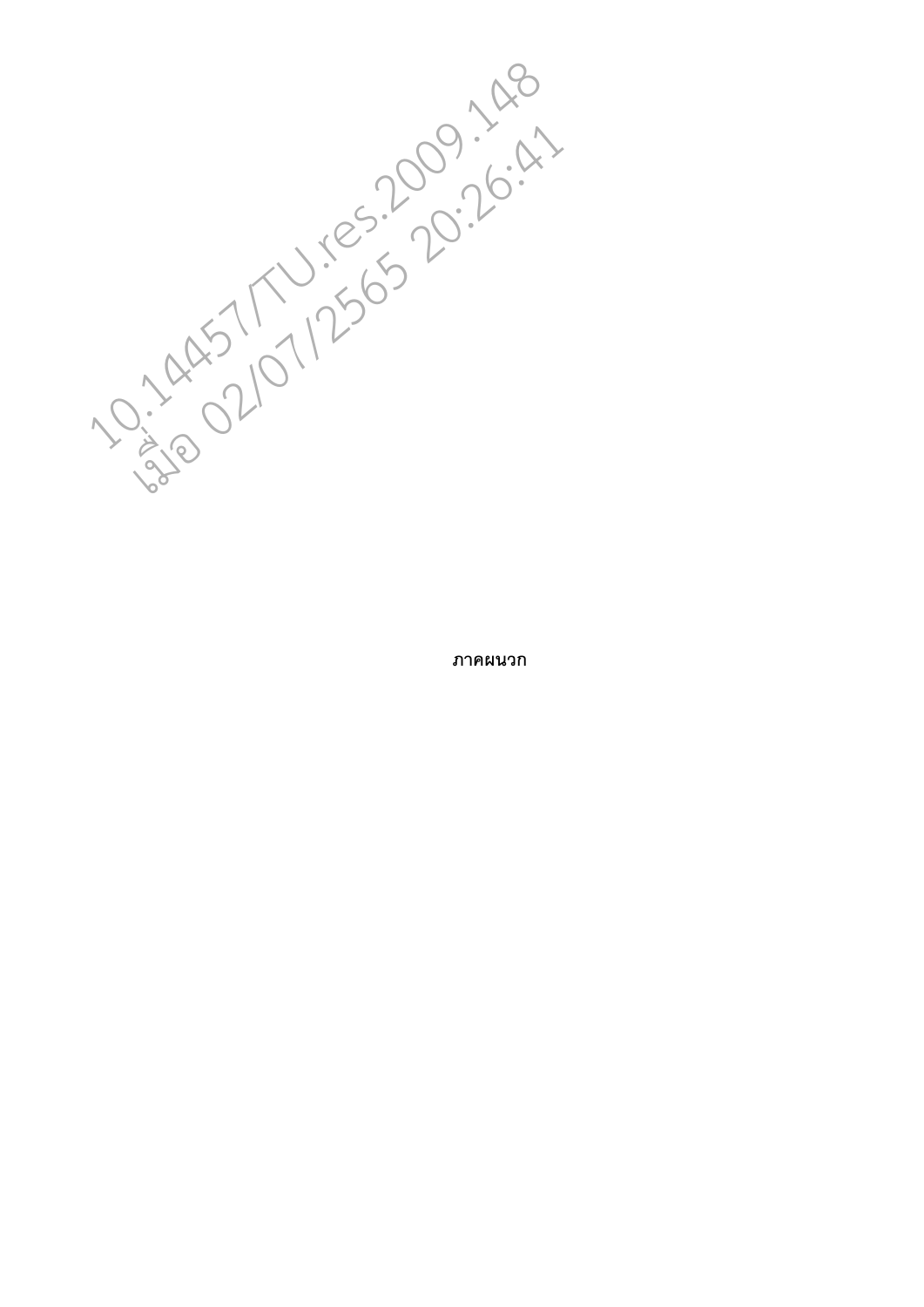RCWs Title 9 Chapter 9.61 Section 9.61.260 **Cyberstalking** 

(1) A person is guilty of cyberstalking if he or she, with intent to harass, intimidate, torment, or embarrass any other person, and under circumstances not constituting telephone harassment, makes an electronic communication to such other person or a third party RCWs Title 9 Chapter 9:61 Section 9:61.260<br>Cyberstalking<br>(1) A person is guilty of cyberstalking if he or she,<br>torment, or embarrass any other person, and under<br>third party: Washington<br>
RCWs Title 9 Chapter 9.61 Section 9.61.260<br>
Cyberstalking<br>
(1) A person is guilty of cyberstalking if he or she,<br>
torment, or embarrass any other person, and under<br>
third party:<br>
(a) Using any lewd, lascivious,

**Washington** 

 (a) Using any lewd, lascivious, indecent, or obscene words, images, or language, or suggesting the commission of any lewd or lascivious act;

(b) Anonymously or repeatedly whether or not conversation occurs; or

 (c) Threatening to inflict injury on the person or property of the person called or any member of his or her family or household.

(2) Cyberstalking is a gross misdemeanor, except as provided in subsection (3) of this section.

(3) Cyberstalking is a class C felony if either of the following applies:

(a) The perpetrator has previously been convicted of the crime of harassment, as defined in RCW 9A.46.060, with the same victim or a member of the victim's family or household or any person specifically named in a no-contact order or no-harassment order in this or any other state; or

(b) The perpetrator engages in the behavior prohibited under subsection (1)(c) of this section by threatening to kill the person threatened or any other person.

(4) Any offense committed under this section may be deemed to have been committed either at the place from which the communication was made or at the place where the communication was received.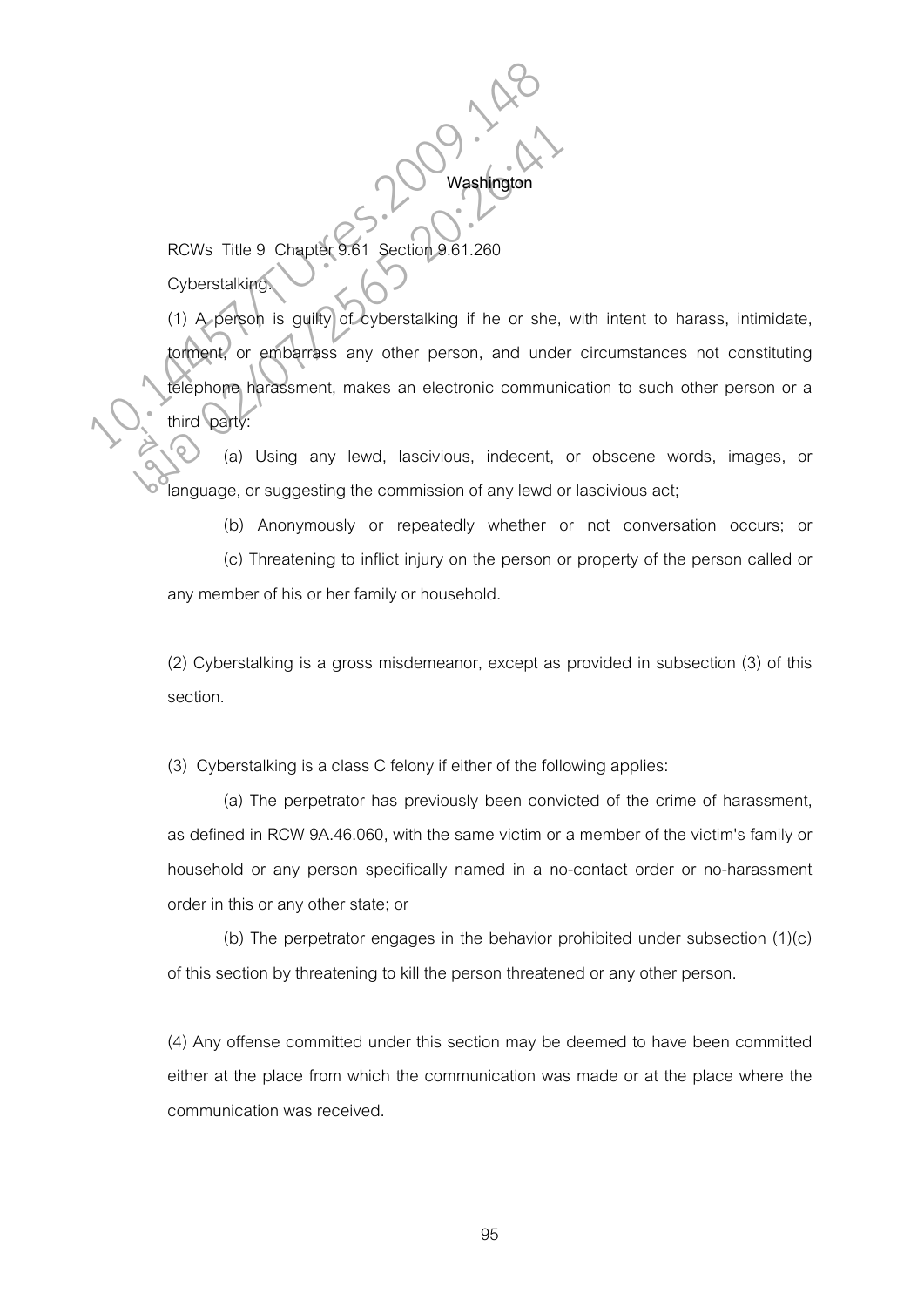(5) For purposes of this section, "electronic communication" means the transmission of information by wire, radio, optical cable, electromagnetic, or other similar means. "Electronic communication" includes, but is not limited to, electronic mail, internet-based (5) For purposes of this section. electronic communication" me<br>
information by wire, radio, optical cable, electromagnetic, or<br>
"Electronic communication" includes, but is not limited to, electromomunications, pager servic (5) For purposes of this section, delectronic communic<br>information by wire, radio, optical cable, electroma<br>"Electronic communication" includes, but is not limited<br>communications, pager service, and electronic text me<br>Allo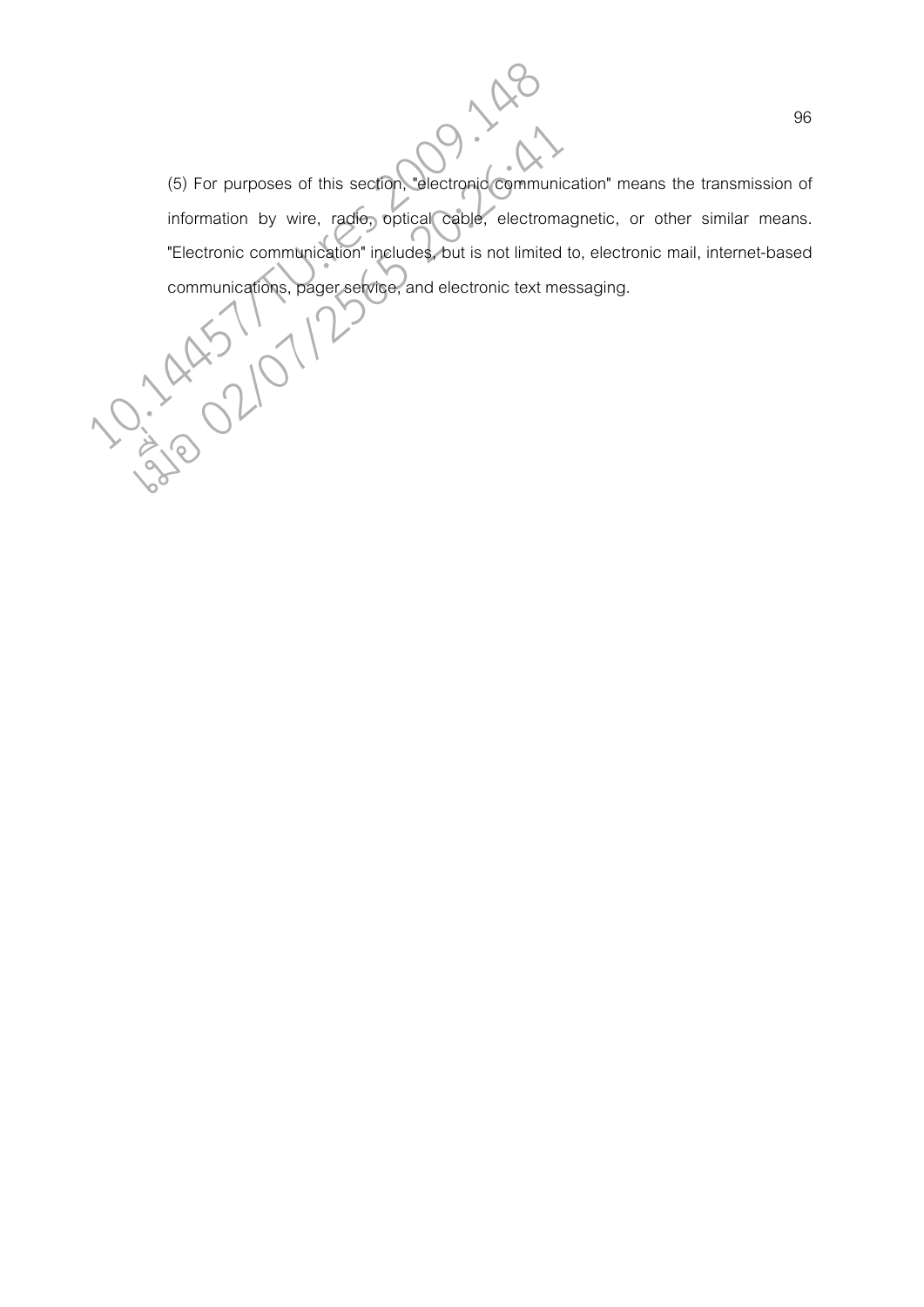MISSISSIPPI CODE OF 1972 Revised through 2003 Legislative Session As Amended SEC. 97-45

**Mississi** 

"Cyberstalking"; penalties.

It is unlawful for a person to:

(a) Use in electronic mail or electronic communication any words or language threatening to inflict bodily harm to any person or to that person's child, sibling, spouse or dependent, or physical injury to the property of any person, or for the purpose of extorting money or other things of value from any person. MISSISSIPPI CODE OF 1972 Revised through 2003 L<br>SEC. 97-45-15<br>"Cyberstalking"; penalties.<br>(a) Use In electronic mail or electronic commeters.<br>"All this unlawful for a person to:<br>threatening to inflict bodily harm to any pe MISSISSIPPI CODE OF 1972 Revised through 2003 Le<br>
SEC. 97-45-15<br>
"Cyberstalking"; penalties<br>
(1) It is unlawful for a person to:<br>
(a) Use in electronic mail or electronic comm<br>
threatening to inflict bodily harm to any per

> (b) Electronically mail or electronically communicate to another repeatedly, whether or not conversation ensues, for the purpose of threatening, terrifying or harassing any person.

> (c) Electronically mail or electronically communicate to another and to knowingly make any false statement concerning death, injury, illness, disfigurement, indecent conduct, or criminal conduct of the person electronically mailed or of any member of the person's family or household with the intent to threaten, terrify or harass.

> (d) Knowingly permit an electronic communication device under the person's control to be used for any purpose prohibited by this section.

(2) Whoever commits the offense of cyberstalking shall be punished, upon conviction:

 (a) Except as provided herein, the person is guilty of a felony punishable by imprisonment for not more than two (2) years or a fine of not more than Five Thousand Dollars (\$5,000.00), or both.

 (b) If any of the following apply, the person is guilty of a felony punishable by imprisonment for not more than five (5) years or a fine of not more than Ten Thousand Dollars (\$10,000.00), or both: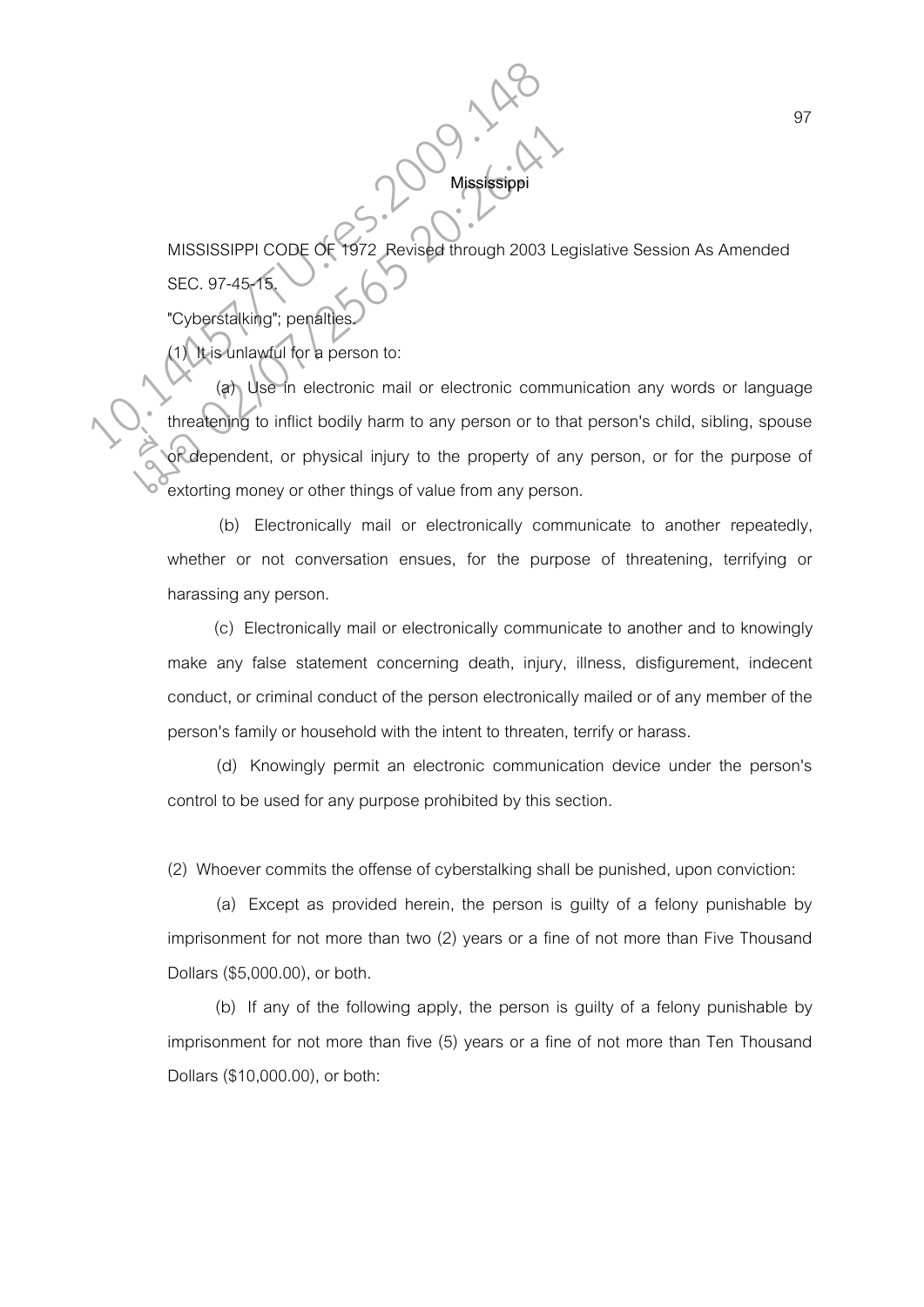(i) The offense is in violation of a restraining order and the person has received actual notice of that restraining order or posting the message is in violation of an injunction or preliminary injunction. (i) The offense is in violation of a-restraining of<br>actual notice of that restraining order or posting the<br>injunction or preliminary injunction.<br>(iii) The offense is in violation of a condition<br>a condition of pretrial rele (i) The offense is in violation of a restraining of actual notice of that restraining order of posting the injunction or preliminary injunction.<br>
(iii) The offense is in violation of a condition calcordition of pretrial re

 (ii) The offense is in violation of a condition of probation, a condition of parole, a condition of pretrial release or a condition of release on bond pending appeal.

 (iii) The offense results in a credible threat being communicated to the victim, a member of the victim's family, or another individual living in the same household as the victim.

 (iv) The person has been previously convicted of violating this section or a substantially similar law of another state, a political subdivision of another state, or of the United States.

(3) This section does not apply to any peaceable, nonviolent, or nonthreatening activity intended to express political views or to provide lawful information to others. This section shall not be construed to impair any constitutionally protected activity, including speech, protest or assembly.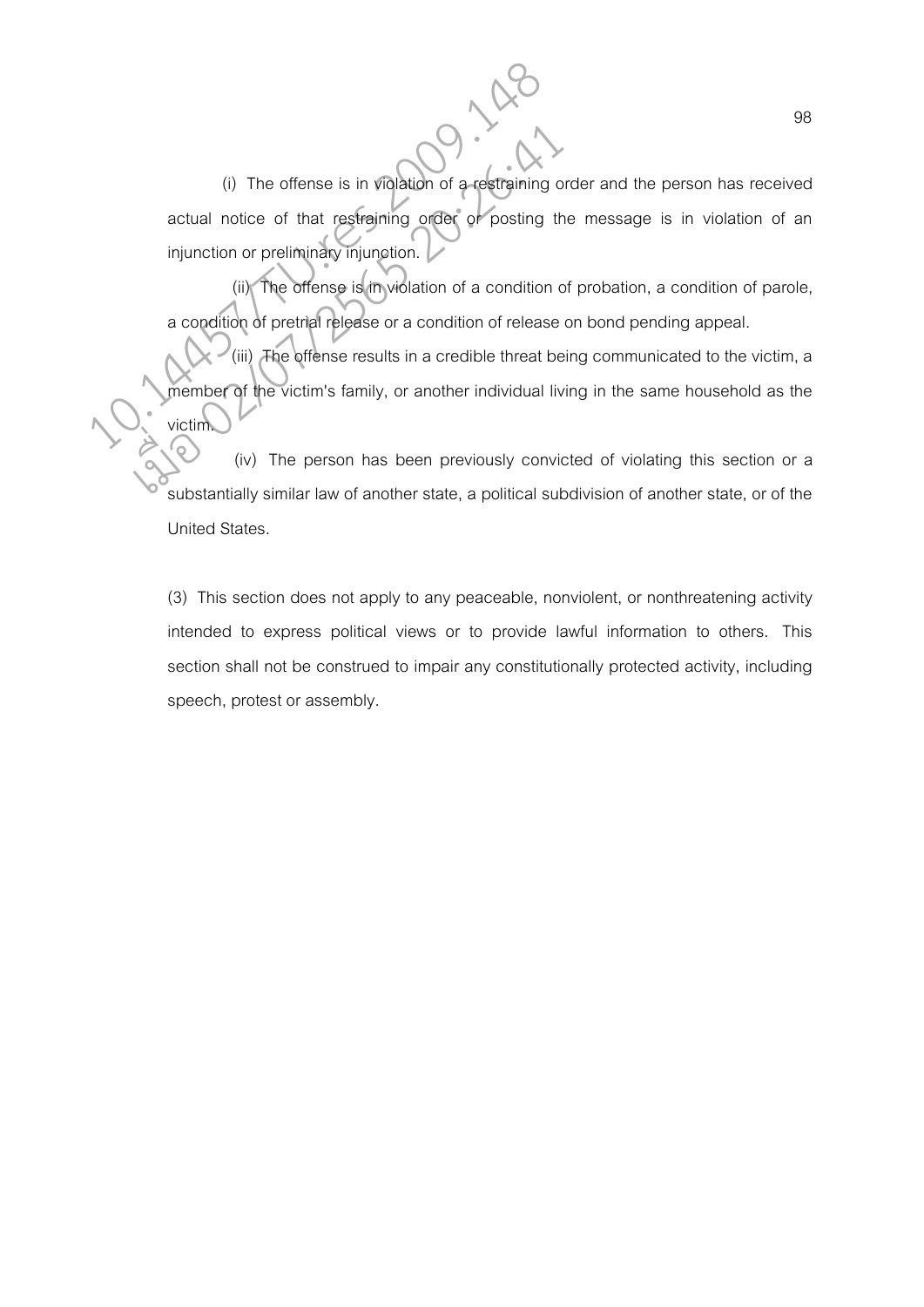La. Rev. Stat. s.  $14:40$ S.40.3. Cyberstalking

A. For the purposes of this Section, the following words shall have the following meanings:

**Louisiana** 

"Electronic communication" means any transfer of signs, signals, writing, images, sounds, data, or intelligence of any nature, transmitted in whole or in part by wire, radio, computer, electromagnetic, photoelectric, or photo-optical system. La. Rev. Stat. s. 14:40.3<br>
S.40.3. Cyperstalking<br>
A. For the purposes of this Section, the following<br>
Meanings:<br>
Sounds, data, or intelligence of any nature, transmitted La. Rev. Stat. s. 14:40.3<br>
S.40.3. Cyperstalking<br>
A. For the purposes of this Section, the following<br>
meanings:<br>
Telectronic communication" means any transfer communication example of any nature, transmitted<br>
Computer, ele

(2) "Electronic mail" means the transmission of information or communication by the use of the Internet, a computer, a facsimile machine, a pager, a cellular telephone, a video recorder, or other electronic means sent to a person identified by a unique address or address number and received by that person.

B. Cyberstalking is action of any person to accomplish any of the following:

(1) Use in electronic mail or electronic communication of any words or language threatening to inflict bodily harm to any person or to such person's child, sibling, spouse, or dependent, or physical injury to the property of any person, or for the purpose of extorting money or other things of value from any person.

(2) Electronically mail or electronically communicate to another repeatedly, whether or not conversation ensues, for the purpose of threatening, terrifying, or harassing any person.

(3) Electronically mail or electronically communicate to another and to knowingly make any false statement concerning death, injury, illness, disfigurement, indecent conduct, or criminal conduct of the person electronically mailed or of any member of the person's family or household with the intent to threaten, terrify, or harass.

(4) Knowingly permit an electronic communication device under the person's control to be used for the taking of an action in Paragraph (1), (2), or (3) of this Subsection.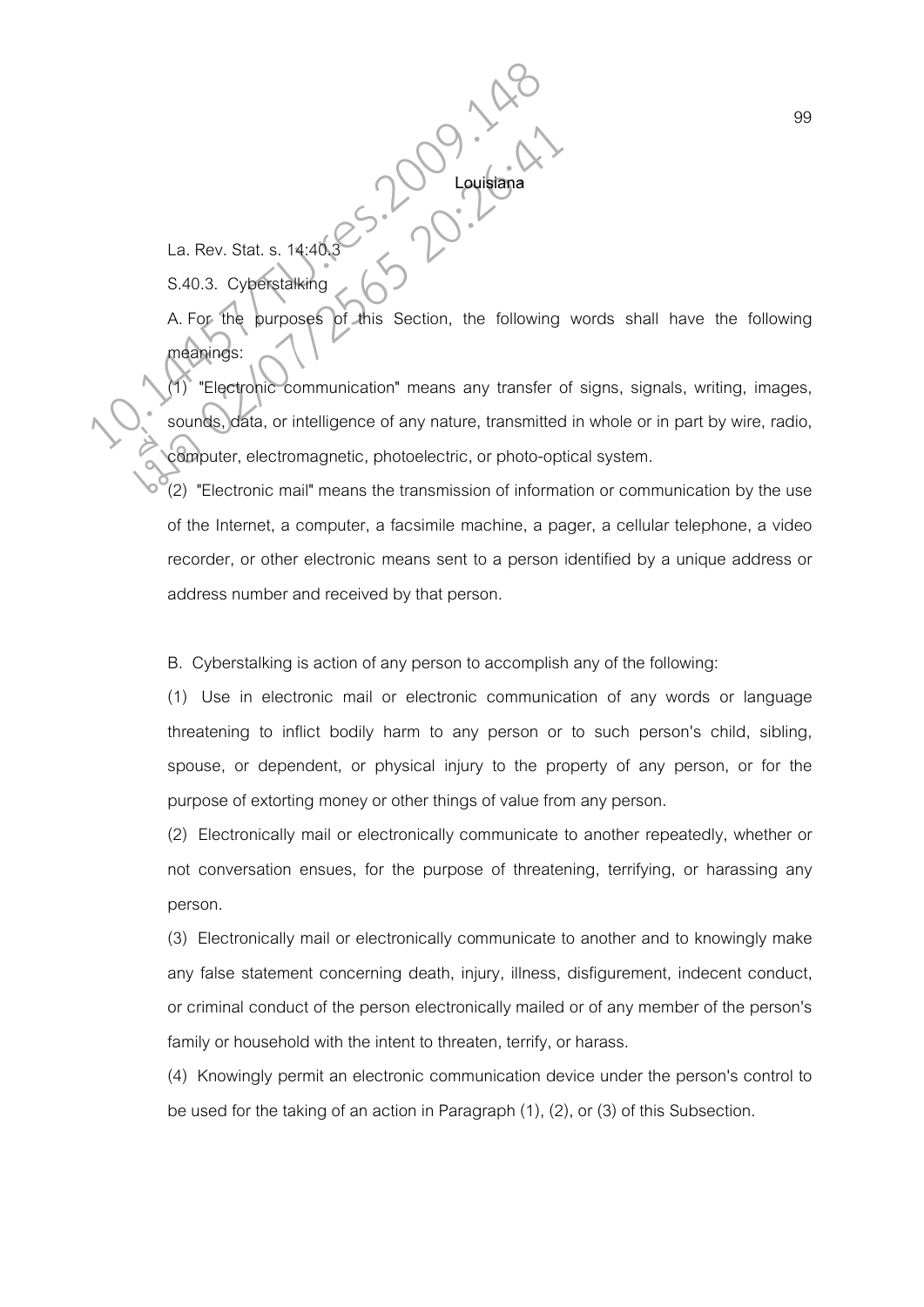C.(1) Whoever commits the crime of cyberstalking shall be fined not more than two thousand dollars, or imprisoned for not more than one year, or both.

(2) Upon a second conviction occurring within seven years of the prior conviction for cyberstalking, the offender shall be imprisoned for not less than one hundred and eighty days and not more than three years, and may be fined not more than five thousand dollars, or both. C.(1) Whoever commits the orinne of cyberstalking<br>thousand dollars, or imprisoned for not more than one<br>(2) Upon a second conviction occurring within seve<br>cyberstalking, the offender shall be imprisoned for not<br>days and no C.(1) Whoever commits the ormae of cyberstalking s<br>thousand dollars, or imprisoned for not more than one<br>(2) Upon a second conviction occurring within sever<br>cyberstalking, the offender shall be imprisoned for not<br>days and

(3) Upon a third or subsequent conviction occurring within seven years of a prior conviction for stalking, the offender shall be imprisoned for not less than two years and not more than five years and may be fined not more than five thousand dollars, or both.

D. Any offense under this Section committed by the use of electronic mail or electronic communication may be deemed to have been committed where the electronic mail or electronic communication was originally sent, originally received, or originally viewed by any person.

E. This Section does not apply to any peaceable, nonviolent, or nonthreatening activity intended to express political views or to provide lawful information to others.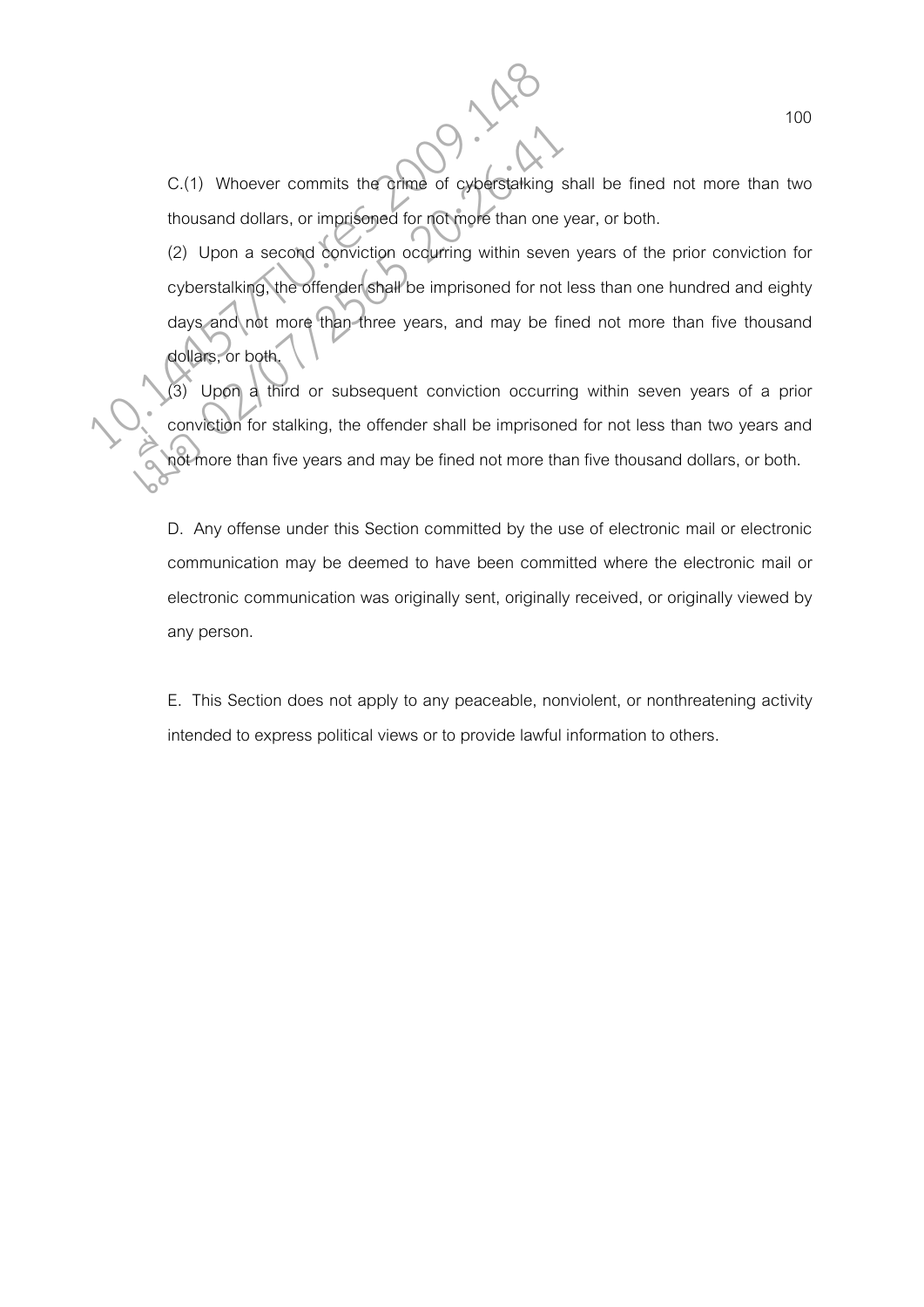N.C. Gen. Stat. S. 14-196.3

S. 14-196.3. Cyberstalking

(a) The following definitions apply in this section:

(1) Electronic communication. – Any transfer of signs, signals, writing, images, sounds, data, or intelligence of any nature, transmitted in whole or in part by a wire, radio, computer, electromagnetic, photoelectric, or photo-optical system. N.C. Gen. Stat. S. 14<sup>5</sup>196.3<br>
S. 14-196.3 Cyberstalking<br>
(a) The following definitions apply in this section:<br>
(1) Electronic communication. – Any transfer of signs<br>
data, or intelligence of any nature, transmitted in v<br> N.C. Gen. Stat. S. 14-196.3<br>
S. 14-196.3<br>
S. 14-196.3<br>
(a) The following definitions apply in this section:<br>
(1) Electronic communication. – Any transfer of signs,<br>
data, or intelligence of any nature, transmitted in w<br>
co

**North Carolina** 

(2) Electronic mail. – The transmission of information or communication by the use of the Internet, a computer, a facsimile machine, a pager, a cellular telephone, a video recorder, or other electronic means sent to a person identified by a unique address or address number and received by that person.

(b) It is unlawful for a person to:

(1) Use in electronic mail or electronic communication any words or language threatening to inflict bodily harm to any person or to that person's child, sibling, spouse, or dependent, or physical injury to the property of any person, or for the purpose of extorting money or other things of value from any person.

(2) Electronically mail or electronically communicate to another repeatedly, whether or not conversation ensues, for the purpose of abusing, annoying, threatening, terrifying, harassing, or embarrassing any person.

(3) Electronically mail or electronically communicate to another and to knowingly make any false statement concerning death, injury, illness, disfigurement, indecent conduct, or criminal conduct of the person electronically mailed or of any member of the person's family or household with the intent to abuse, annoy, threaten, terrify, harass, or embarrass.

(4) Knowingly permit an electronic communication device under the person's control to be used for any purpose prohibited by this section.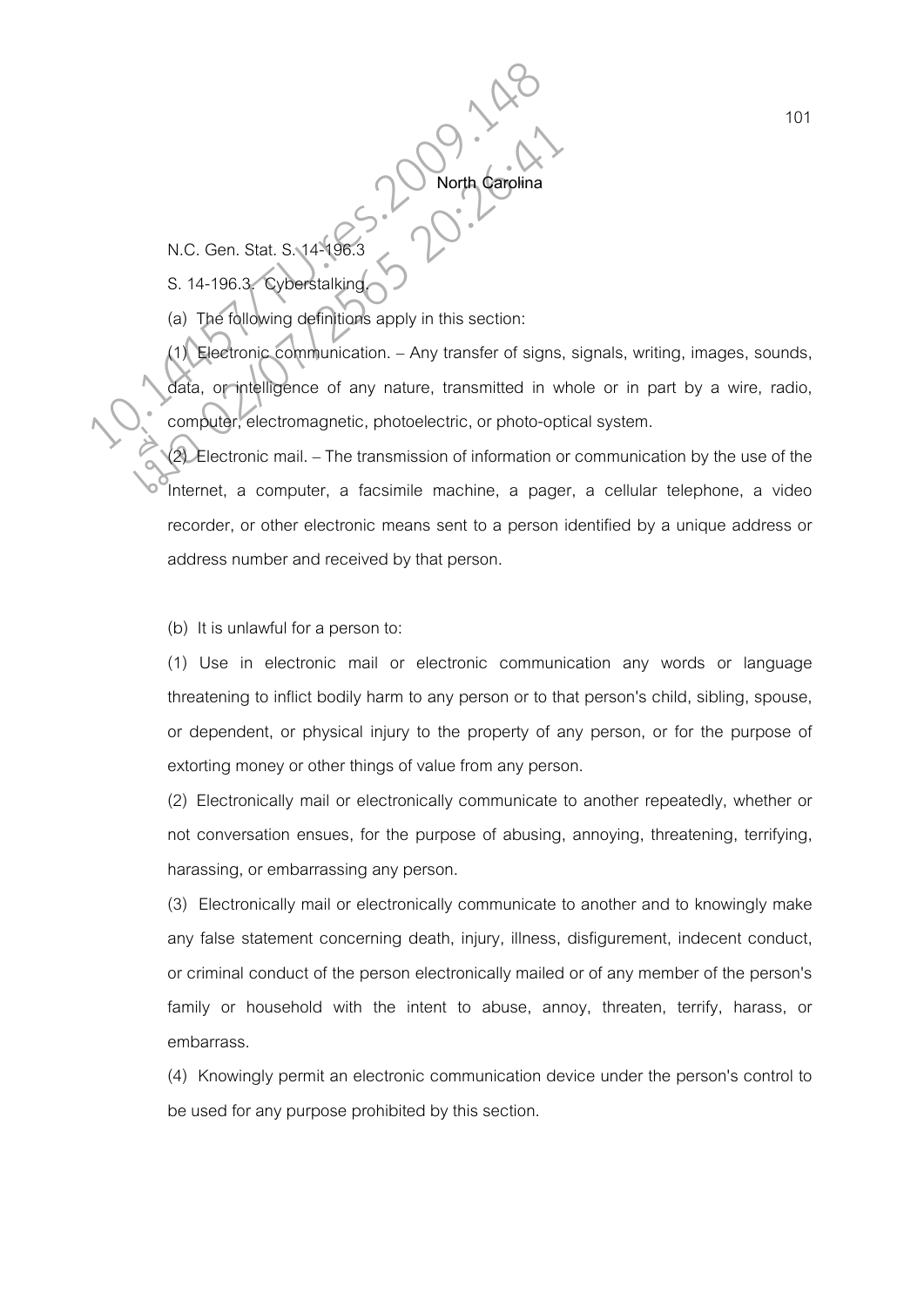(c) Any offense under this section committed by the use of electronic mail or electronic communication may be deemed to have been committed where the electronic mail or electronic communication was originally sent, originally received in this State, or first viewed by any person in this State. (c) Any offense under this section committed by the<br>
communication may be deemed to have been comm<br>
electronic communication was originally sent, original<br>
viewed by any person in this State.<br>
(d) Any person violating the (c) Any offense under this section committed by the uncommunication may be deemed to have been commented by any person in this State.<br>
viewed by any person in this State.<br>
(d) Any person violating the provisions of this se

Any person violating the provisions of this section shall be guilty of a Class 2 misdemeanor.

(e) This section does not apply to any peaceable, nonviolent, or nonthreatening activity intended to express political views or to provide lawful information to others. This section shall not be construed to impair any constitutionally protected activity, including speech, protest, or assembly.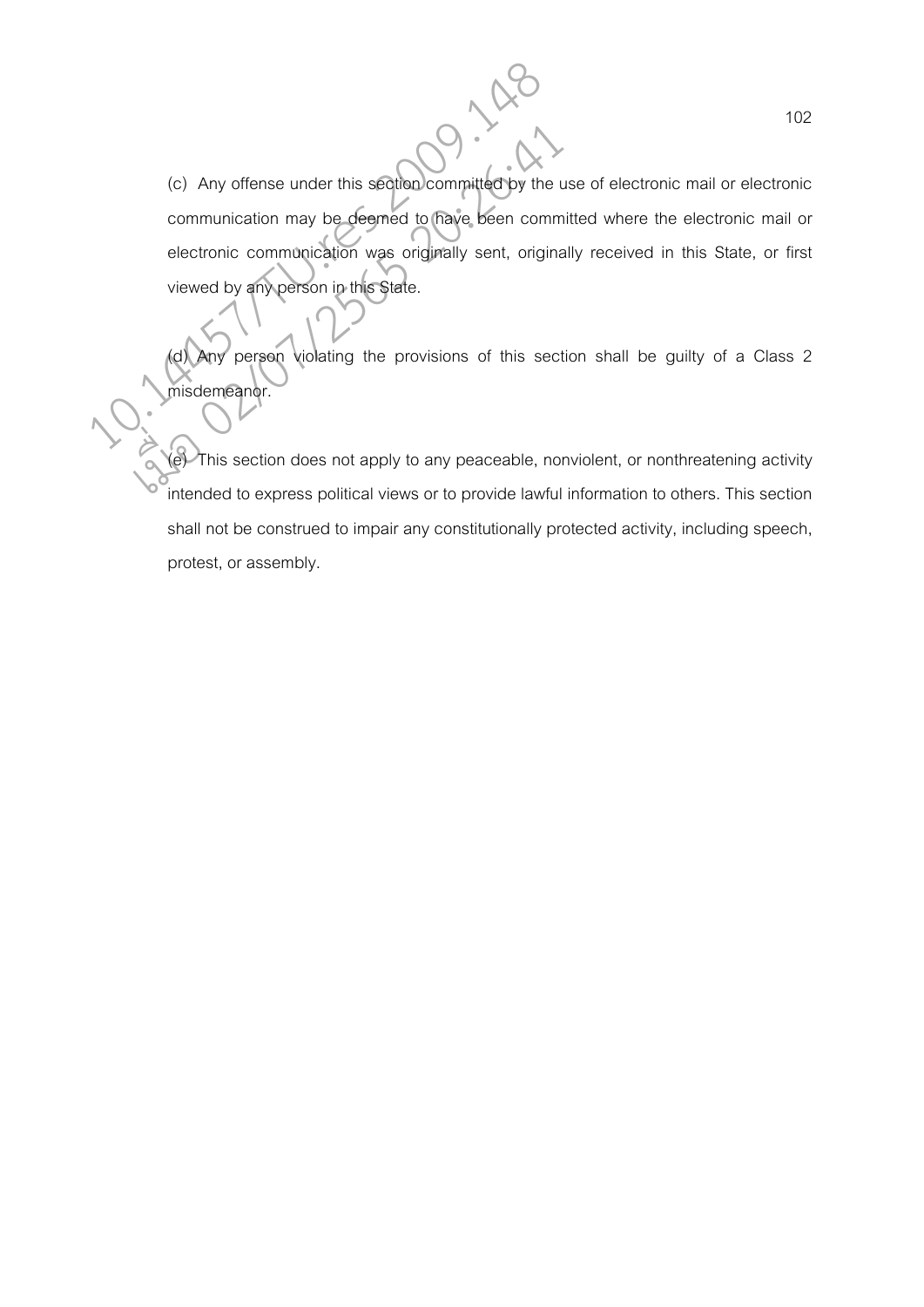R.I. Gen. Laws S. 11-52-4. TITLE 11 Criminal Offenses CHAPTER 11-52 Computer Crime SECTION 11-52-4.2 S. 11-52-4.2

**Rhode Island** 

Cyberstalking prohibited. – (a) Whoever transmits any communication by computer to any person or causes any person to be contacted for the sole purpose of harassing that person or his or her family is guilty of a misdemeanor, and shall be punished by a fine of not more than five hundred dollars (\$500), by imprisonment for not more than one year, or both. For the purpose of this section, "harasses" means following a knowing and willful course of conduct directed at a specific person which seriously alarms, annoys, or bothers the person, and which serves no legitimate purpose. The course of conduct must be of a kind that would cause a reasonable person to suffer substantial emotional distress, or be in fear of bodily injury. "Course of conduct" means a pattern of conduct composed of a series of acts over a period of time, evidencing a continuity of purpose. Constitutionally protected activity is not included within the meaning of "course of conduct." R.I. Gen. Laws S. 11-52-4.2, S. 11-52-4.3<br>TITLE 11 Criminal Offenses CHAPTER 11-52 Compuses 3.11-52-4.2<br>S. 11-52-4.2<br>Cyberstalking prohibited. – (a) Whoever transmits and any person or causes any person to be contacted for R.I. Gen. Laws S. 11-52-4.2, S. 11-52-4.3<br>
TITLE 11 Criminal Offenses CHAPTER 11-52 Computer<br>
S. 11-52-4.2<br>
Cyberstalking prohibited. – (a) Whoever transmits an<br>
any person or his or her family is guilty of a misdemeanor,<br>

> (b) A second or subsequent conviction under subsection (a) of this section shall be deemed a felony punishable by imprisonment for not more than two (2) years, by a fine of not more than six thousand dollars (\$6,000), or both.

## TITLE 11 Criminal Offenses CHAPTER 11-52 Computer Crime SECTION 11-52-4.3

S. 11-52-4.3 Violation of restraining order. – (a) Whenever there is a restraining order or injunction issued by a court of competent jurisdiction enjoining one person from harassing another person, and the person so enjoined is convicted of the crime as set forth in section 11-52-4.2 for actions against the person protected by the court order or injunction, he or she shall be guilty of a felony which shall be punishable by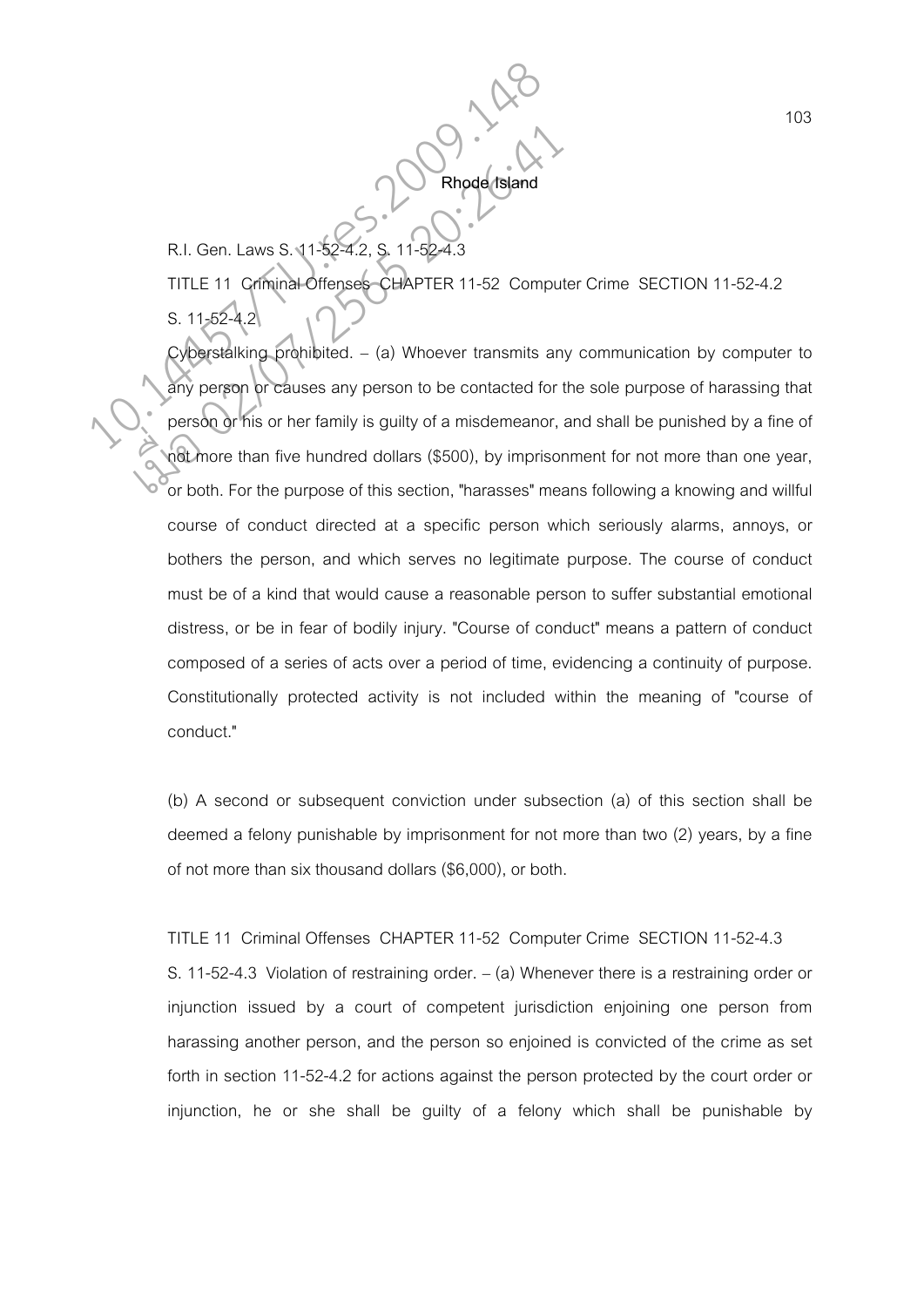imprisonment for not more than two (2) years, or by a fine of not more than six thousand dollars (\$6,000), or both.

(b) A second or subsequent conviction under subsection (a) of this section shall be punishable by imprisonment for not more than five (5) years, by a fine of not more than timprisonment for not more than two (2) years, or by a<br>dollars (\$6,000), or both.<br>(b) A second or subsequent conviction under subs<br>punishable by imprisonment for not more than five (5<br>ten thousand dollars (\$10,000), or bot imprisonment for not more than two (2) years or by a<br>dollars (\$6,000), or both<br>(b) A second or subsequent eonviction under subsequent<br>punishable by imprisonment for not more than five (5)<br>ten thousand dollars (\$10,000), or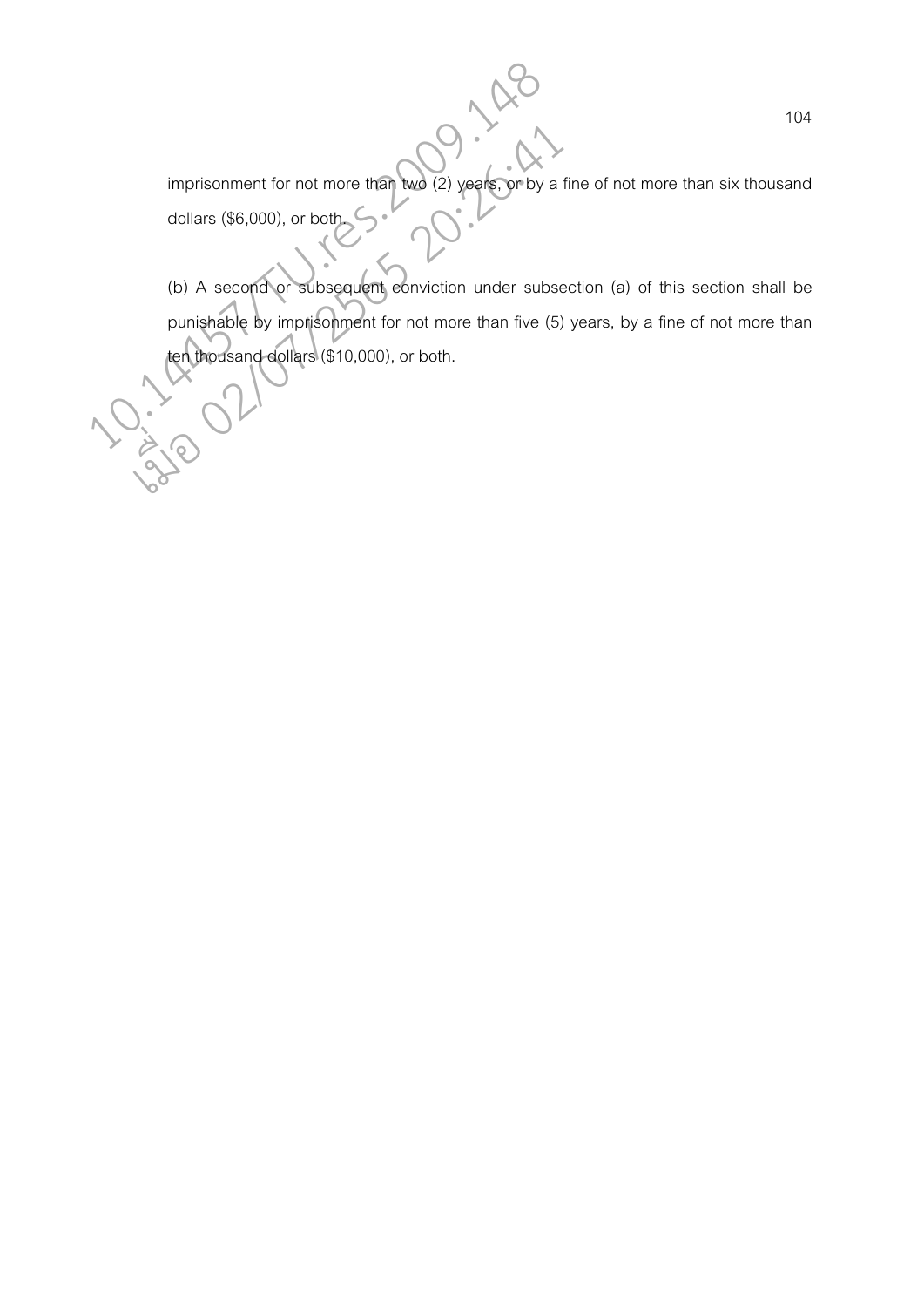720 ILCS 5/12-7.5

Sec. 12-7.5. Cyberstalking.

(a) A person commits cyberstalking when he or she, knowingly and without lawful justification, on at least 2 separate occasions, harasses another person through the use of electronic communication and: 120 ILCS 5/12-7.5<br>
Sec. 12-7.5 Cyberstalking<br>
(a) A person committe cyberstalking when he or s<br>
(a) A person committe cyberstalking when he or s<br>
(a) at any time transmits a threat of immedia T20 ILCS 5/12-7.5<br>
Sec. 12-7.5 Cyberstalking<br>
(a) A person commits cyberstalking when he or shinglification, on at least 2 separate occasions, harasse<br>
of electronic communication and:<br>
(a) at any time transmits a threat o

**Illinois** 

(1) at any time transmits a threat of immediate or future bodily harm, sexual assault, confinement, or restraint and the threat is directed towards that person or a family member of that person, or

(2) places that person or a family member of that person in reasonable apprehension of immediate or future bodily harm, sexual assault, confinement, or restraint; or

(3) at any time knowingly solicits the commission of an act by any person which would be a violation of this Code directed towards that person or a family member of that person.

(a-5) A person commits cyberstalking when he or she, knowingly and without lawful justification, creates and maintains an Internet website or webpage which is accessible to one or more third parties for a period of at least 24 hours, and which contains statements harassing another person and:

(1) which communicates a threat of immediate or future bodily harm, sexual assault, confinement, or restraint, where the threat is directed towards that person or a family member of that person, or

(2) which places that person or a family member of that person in reasonable apprehension of immediate or future bodily harm, sexual assault, confinement, or restraint, or